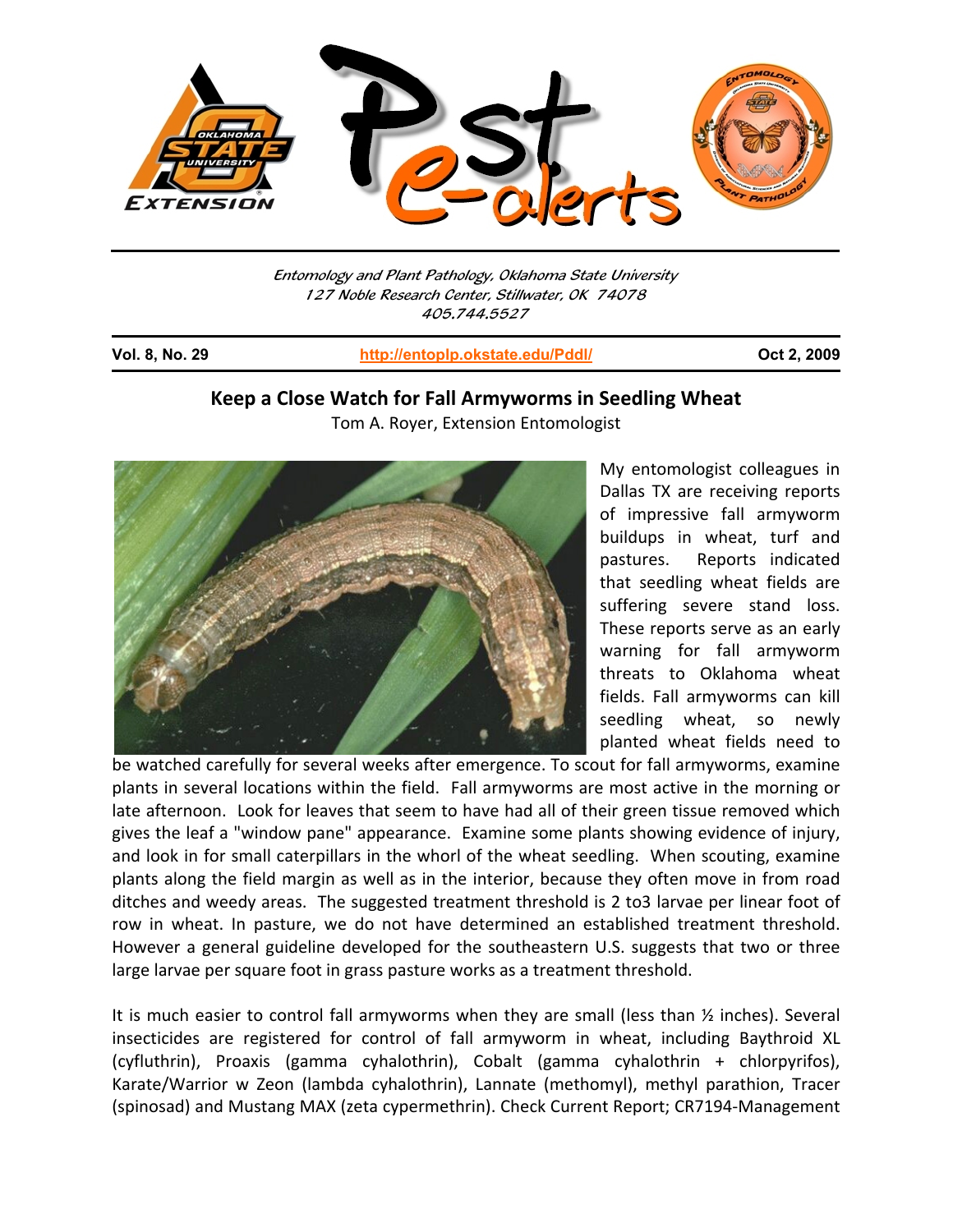of Insect and Mite Pests in Small Grains for more information on rates and products registered for fall armyworm control.

In pasture, Sevin, malathion, Lannate (for bermuda pasture only), Confirm2F, Tracer and methyl parathion are labeled for control of fall armyworm. Check Current Report, CR7193‐ Management of Insect and Mite Pests in Rangeland and Pasture for recommended application rates.

## **Questions and Answers Regarding Fall Armyworm in Wheat and Pasture**

\_\_\_\_\_\_\_\_\_\_\_\_\_\_\_\_\_\_\_\_\_\_\_\_\_\_\_\_\_\_\_\_\_\_\_\_\_\_\_\_\_\_\_\_\_\_\_\_\_\_\_\_\_\_\_\_\_\_\_\_\_\_\_\_\_\_\_\_\_\_\_\_\_\_\_\_\_\_

Tom A. Royer, Extension Entomology Specialist Gene Krenzer, Extension Agronomy Specialist

## *"A couple of years ago, fall armyworms seemed to destroy my pasture "overnight", where do they come from?"*



Fall armyworm is a tropical insect and overwinters only in the warmest areas of the US. As populations build throughout the summer, they move northward on weather fronts, often arriving in Oklahoma in late summer. Because several generations develop during the summer, the generations overlap and effectively create a continuous supply of moths (and eggs). Any fall-planted wheat field that is emerging out of the ground could become infested.

Fall armyworm infestations often go unnoticed for a while because they don't cause obvious damage until they get bigger. The caterpillars shed their skin five times before they quit

feeding. To indicate the stage of growth that a caterpillar is in, we refer to them as instars. The first instar is the caterpillar just after it hatches. A second instar is the caterpillar after it has shed its skin for the first time. A sixth instar has shed its skin five times and will feed, bury itself in the soil, and pupate.

If you were to ration out a supply of food to feed each instar, you would need to reserve 70% of the total supply just to feed a sixth instar caterpillar. It is similar to trying to feed a hungry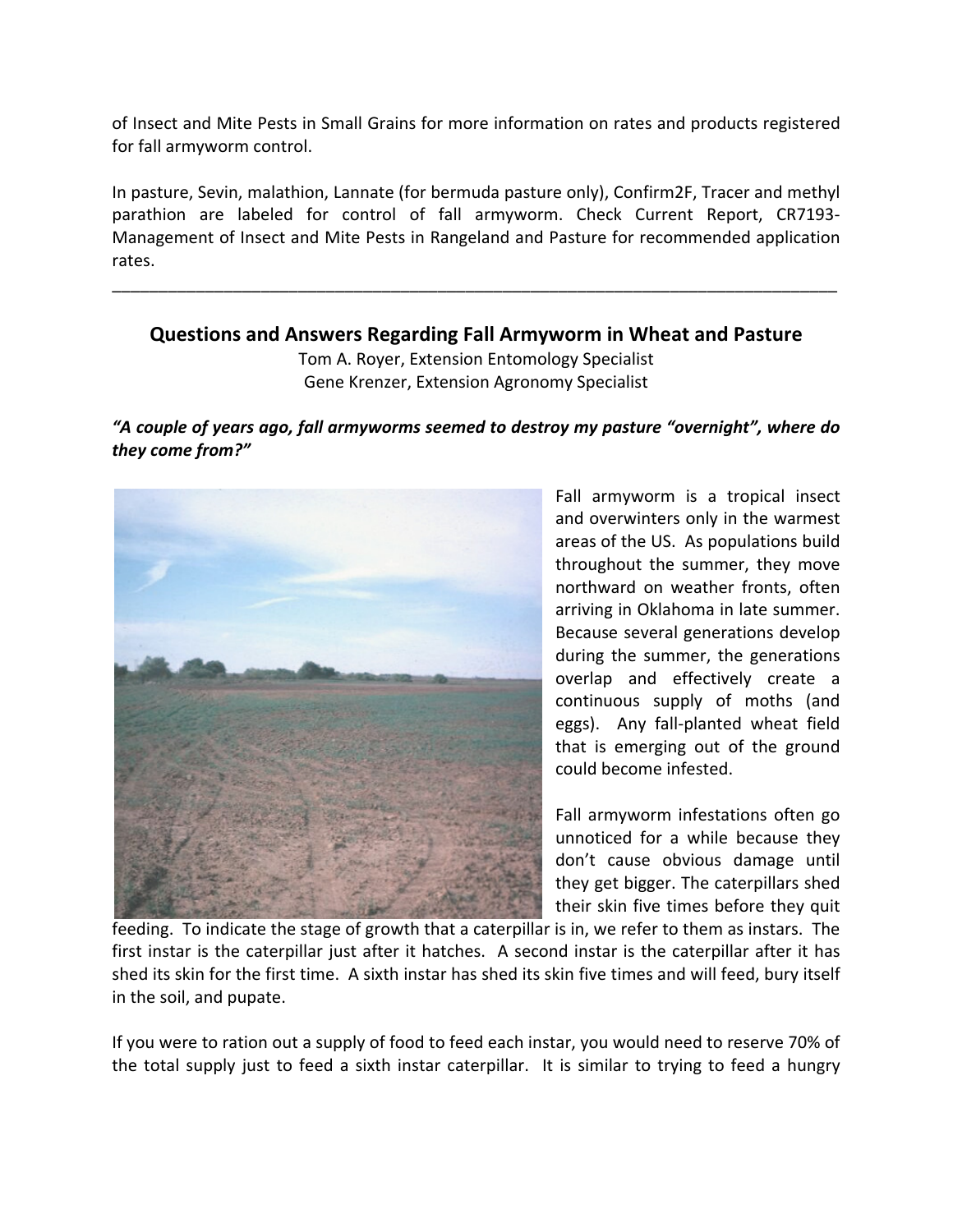teenager. Like a teenager, a sixth instar fall armyworm can eat lots of food in a relatively short period of time, and leave little leftover for anyone else.

## *"Is my wheat susceptible to fall armyworm?"*

YES. Producers should be monitoring any emerged wheat for signs of fall armyworm feeding.

## *"How can I recognize a fall armyworm infestation before it causes major injury?"*

During the first three instars, the caterpillar does not remove much plant tissue. It will scrape off the epidermis of the leaf, leaving a clear, papery membrane that you can see through. This type of feeding is called "windowpaning" or skeletonizing. As the caterpillar gets larger, it chews through the leaf and begins eating along the margin of the leaf blade. Fourth through sixth instars chew along leaf margins and eat the entire leaf blade, as well as stems. The key is to



look for the "windowpaning" as an early sign that you have an infestation.

## *"How many fall armyworms are too many, and how do I control them?"*

In fall seeded wheat, treat if you find two to three armyworms per foot of row. In pasture, no established treatment threshold has been determined, however a general guideline for fall armyworm control in the southeastern US suggests that if you find two or three large larvae per square foot in grass pasture, consider treating.

Several insecticides are registered for control of fall armyworm in wheat, including Lorsban SG, methomyl (Lannate), Warrior T, and parathion (methyl or ethyl). Remember to follow all label restrictions.

In pasture, Sevin , malathion, Lannate (for bermuda pasture only), Confirm2F, and methyl parathion are labeled for control of fall armyworm.

*"If I treat for fall armyworm, when can I put my cattle back out to graze?"*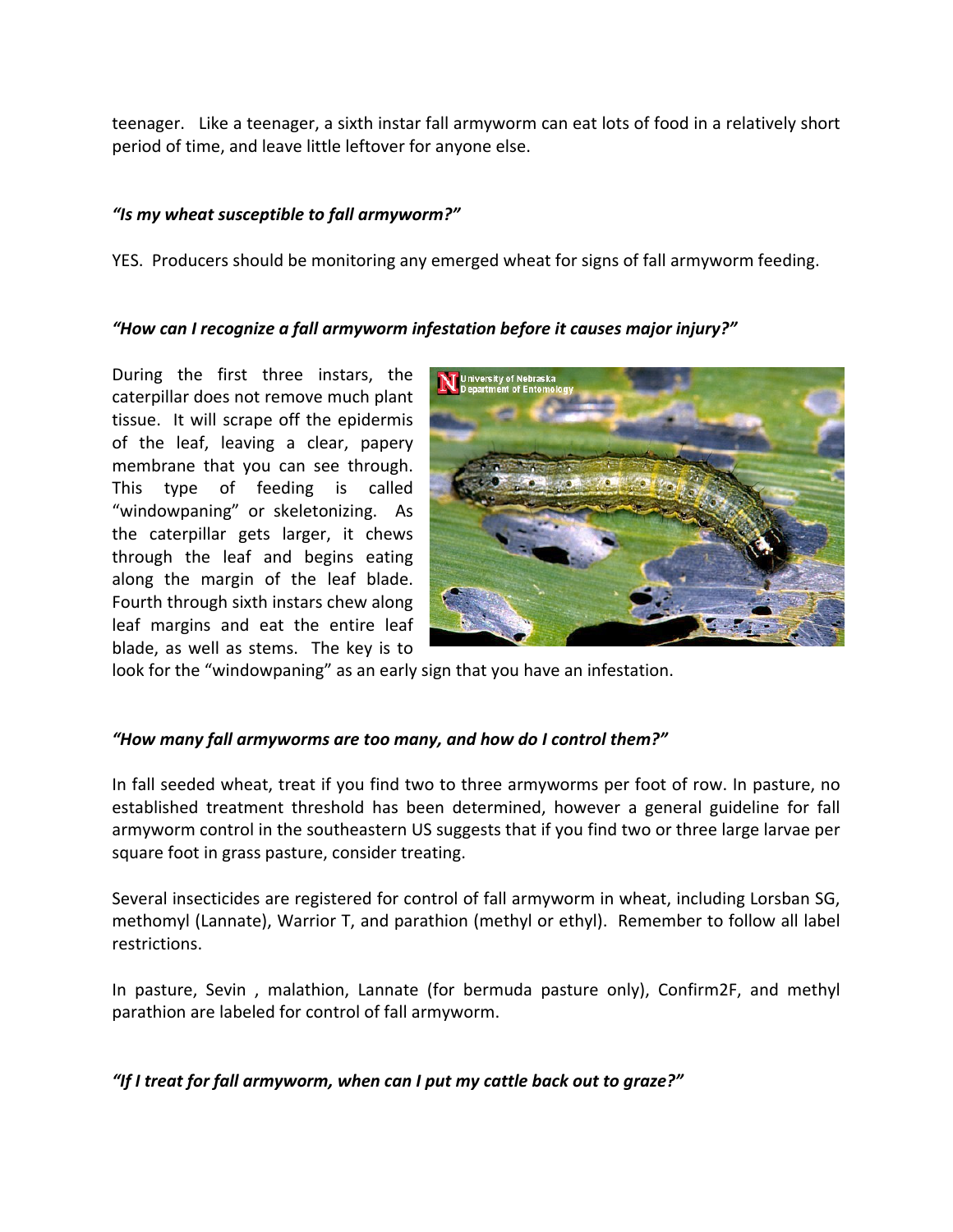#### Grazing restrictions are as follows for wheat:

| Sevin                             | 7 day waiting period for grazing                         |
|-----------------------------------|----------------------------------------------------------|
| Karate (RUP)                      | 30 day waiting period for grazing                        |
| Lannate (RUP)                     | 10 day waiting period for grazing                        |
| malathion                         | 7 day waiting period for grazing                         |
| methyl parathion (RUP)            | 15 day waiting period for grazing                        |
| ethyl parathion (RUP)             | 15 day waiting period for grazing or harvest             |
| Lorsban 4E-SG                     | 14 day waiting period for grazing, 28 day waiting period |
|                                   | for harvest, * registered for "other cutworms"           |
| Grazing restrictions for pasture: |                                                          |
| carbaryl, (Sevin and other names) | 0-14 days, check label for specific recommendations      |
| Confirm                           | 0 days, wait until spray has dried                       |
| malathion                         | 0 days                                                   |
| methomyl (Lannate)                | for bermudagrass only, 7 day waiting period              |
| parathion (methyl)                | 15 day waiting period                                    |

## "If I have a wheat field that has been chewed to the ground, will it come back if I control the *worms, or should I consider replanting?"*

The answer to this question involves several considerations. First, the armyworms are not controlled, they will continue to feed and keep the leaves from getting above ground. At some point, the plants will simply "wear out" and die. If the wheat was very small seedling stage and under stress the plants may not have enough energy reserve to recover. However, if the wheat had some time to develop top growth before the armyworms chewed them down to the base and you have adequate soil moisture, you may see a nice recovery of the stand.

Before you decide on whether to spray or replant, answer the following questions:

• Was your stand marginal to begin with? If the answer is yes, you might want to consider replanting.

• How much will it cost to replant versus spraying? You should consider the economics of controlling the current infestation with the costs of a replant. If you replant, you might want to delay planting for several days to make sure the armyworms have either pupated or "marched" out of the field.

### *"Once this brood of armyworms is gone, can we quit worrying about them?"*

The short answer is no. Fall armyworms are likely to be with us until we have a killing frost. However, we are getting late enough in the year that this will probably be the last generation that we see. The bottom line is that producers should remain vigilant.